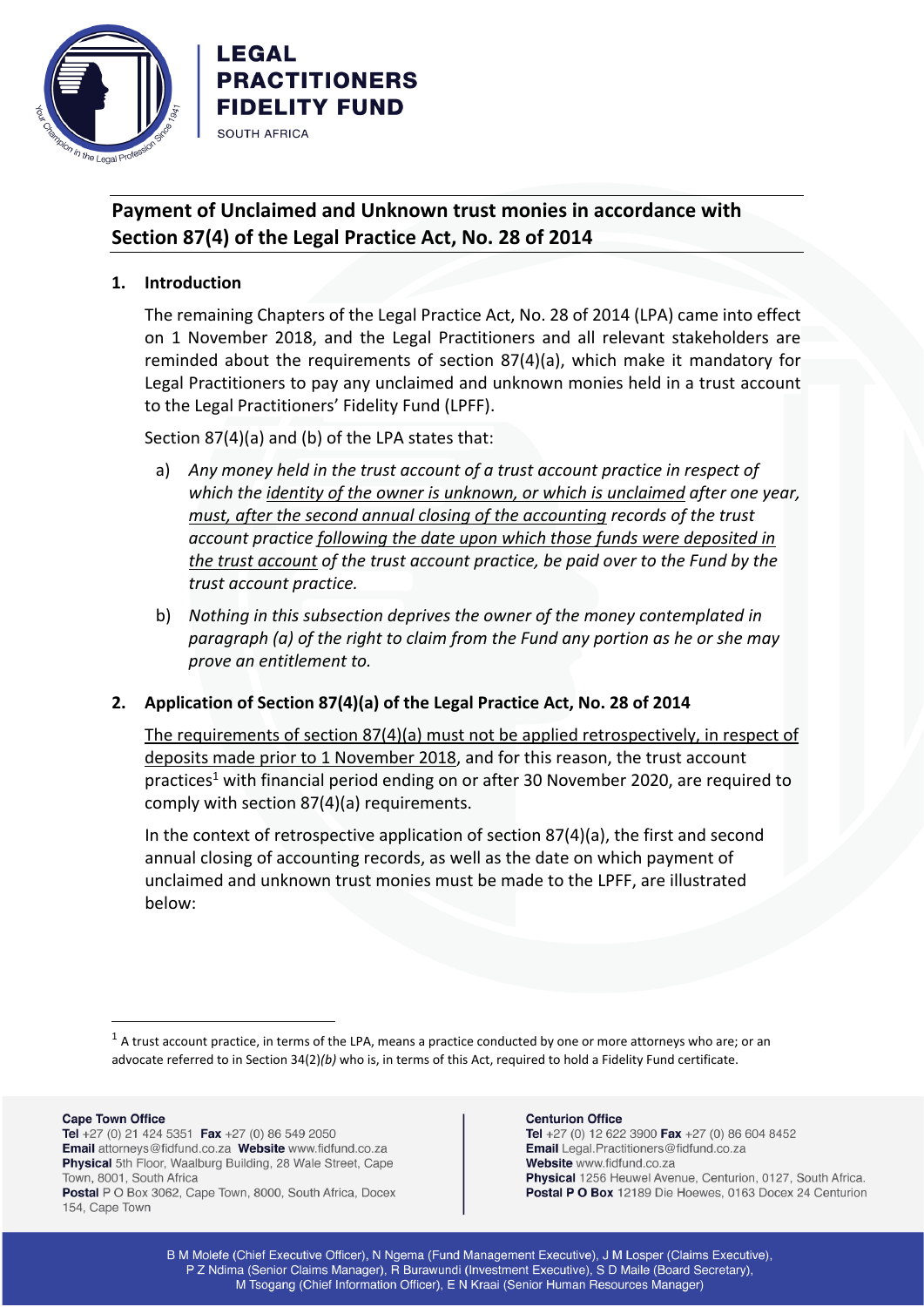



| First annual closing of<br>accounting records | <b>Second annual closing</b><br>of accounting records | <b>Payment to the LPFF</b>                                  |
|-----------------------------------------------|-------------------------------------------------------|-------------------------------------------------------------|
| 30 November 2018                              | 30 November 2019                                      | After 30 November 2019 but<br>before 30 November 2020       |
| 28 February 2019                              | 28 February 2020                                      | On or after 30 November 2020<br>but before 28 February 2021 |

In addition to the requirements of section 87(4)(a), **the Practitioner's Annual**  Statement on Trust Accounts, which is included in Schedule 8 of the LPC Rules<sup>2</sup>, requires: "*Legal Practitioners to provide a reconciliation of any money held in the trust account of a trust account practice in respect of which the identity of the owner is unknown or which is unclaimed after one year, which must be paid over to the Fund after the second annual closing of the accounting records of the trust account practice following the date upon which those funds were deposited in the trust account of the trust account practice".*

## **3. Procedure to be followed for payment of unclaimed and unknown trust monies to the LPFF in accordance with section 87(4)(a) of the LPA**

To pay unclaimed and unknown trust monies to the LPFF in accordance with section 87(4)(a) of the LPA, the following information should be submitted to the LPFF:

| Unclaimed      | A trust account practice's covering letter                                                                                                                          |  |
|----------------|---------------------------------------------------------------------------------------------------------------------------------------------------------------------|--|
| Trust<br>Money | confirming the amount of unclaimed trust monies that should<br>be paid to the LPFF; and                                                                             |  |
|                | the type of trust account/(s) where the unclaimed trust<br>monies were held by the trust account practice (e.g., section<br>86(2), section 86(3), or section 86(4)) |  |
|                | A spreadsheet detailing the following information:                                                                                                                  |  |
|                | Date Received<br>Name of Client<br>Last Known Address<br>ID number (if available)<br>File reference number<br>Amount Due                                            |  |

<sup>&</sup>lt;sup>2</sup> The South African Legal Practice Council Rules made under the authority of Sections 95(1), 95(3) and 109(2) of the Legal Practice Act, No. 28 of 2014 (as amended)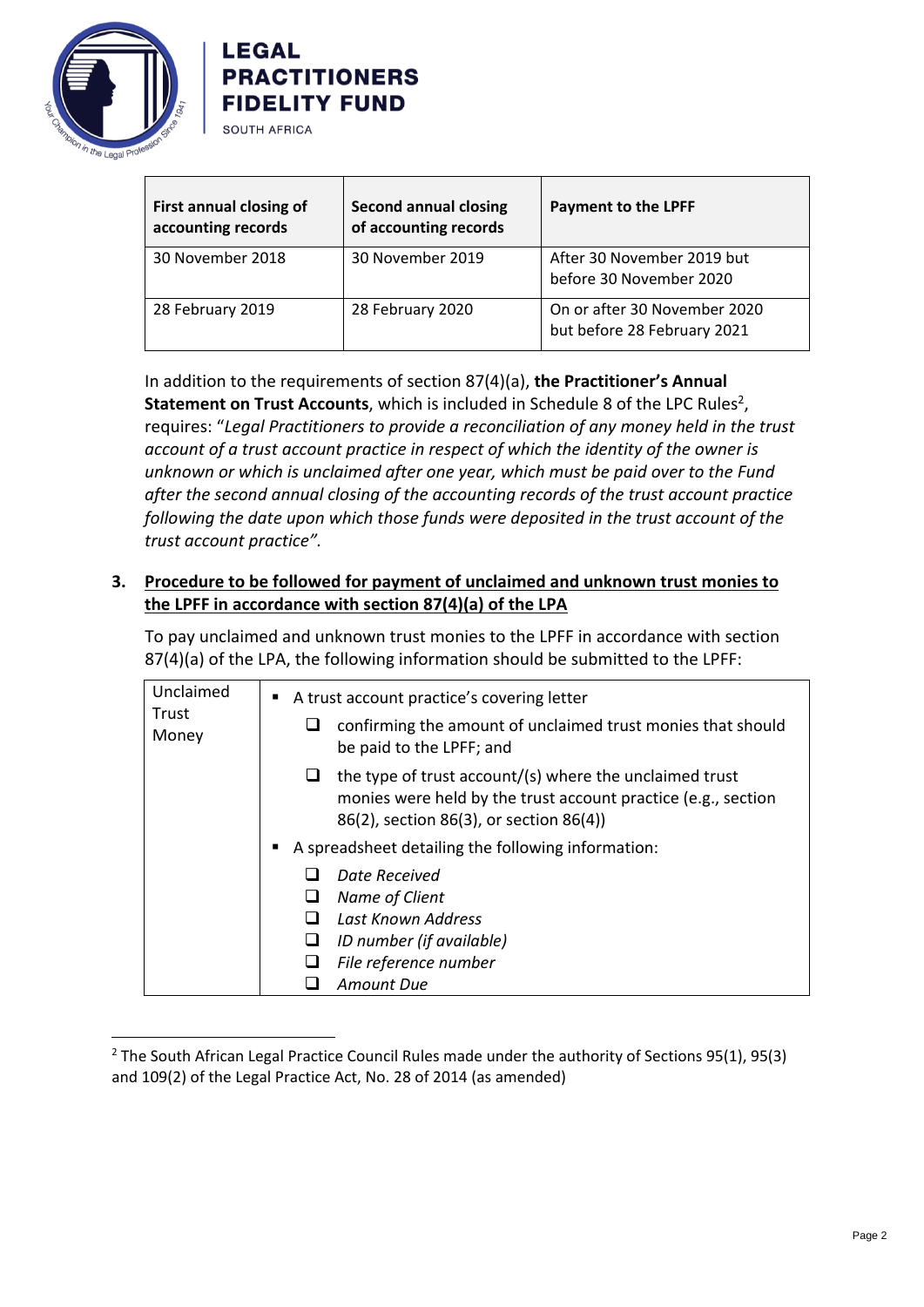

**LEGAL** 



After the above-mentioned documents have been submitted to the LPFF, the letter confirming the LPFF's banking details and a reference number that the Legal Practitioners should use for payment of unclaimed and unknown trust monies will be provided to the legal practitioner.

### **4. Procedure to be followed to claim a refund from the LPFF when the beneficiary of the unknown and unclaimed trust monies has been found**

❑ *Amount*

Section 87(4)(b) of the LPA states that: *"Nothing deprives the owner of the money contemplated in paragraph (a), the right to claim from the Fund any portion as he or she may prove an entitlement to".*

In terms of section 87(4)(b), the owner of the unclaimed and unknown trust monies that were paid to the LPFF in accordance with section 87(4)(a), has the right to claim any portion as he or she may prove an entitlement to.

When the rightful owner of the unknown and/or unclaimed trust money has been found, the LPFF will refund these trust funds upon receipt of a written request from the Legal Practitioner. The process to refund these trust funds is as follows:

- **4.1.** A trust account practice's covering letter requesting the refund on behalf of their client should be submitted to the LPFF. The covering letter should be accompanied by:
	- **E** affidavit from the client.
	- certified copy of the client's ID.
	- A letter confirming the trust account practice's trust banking account details.